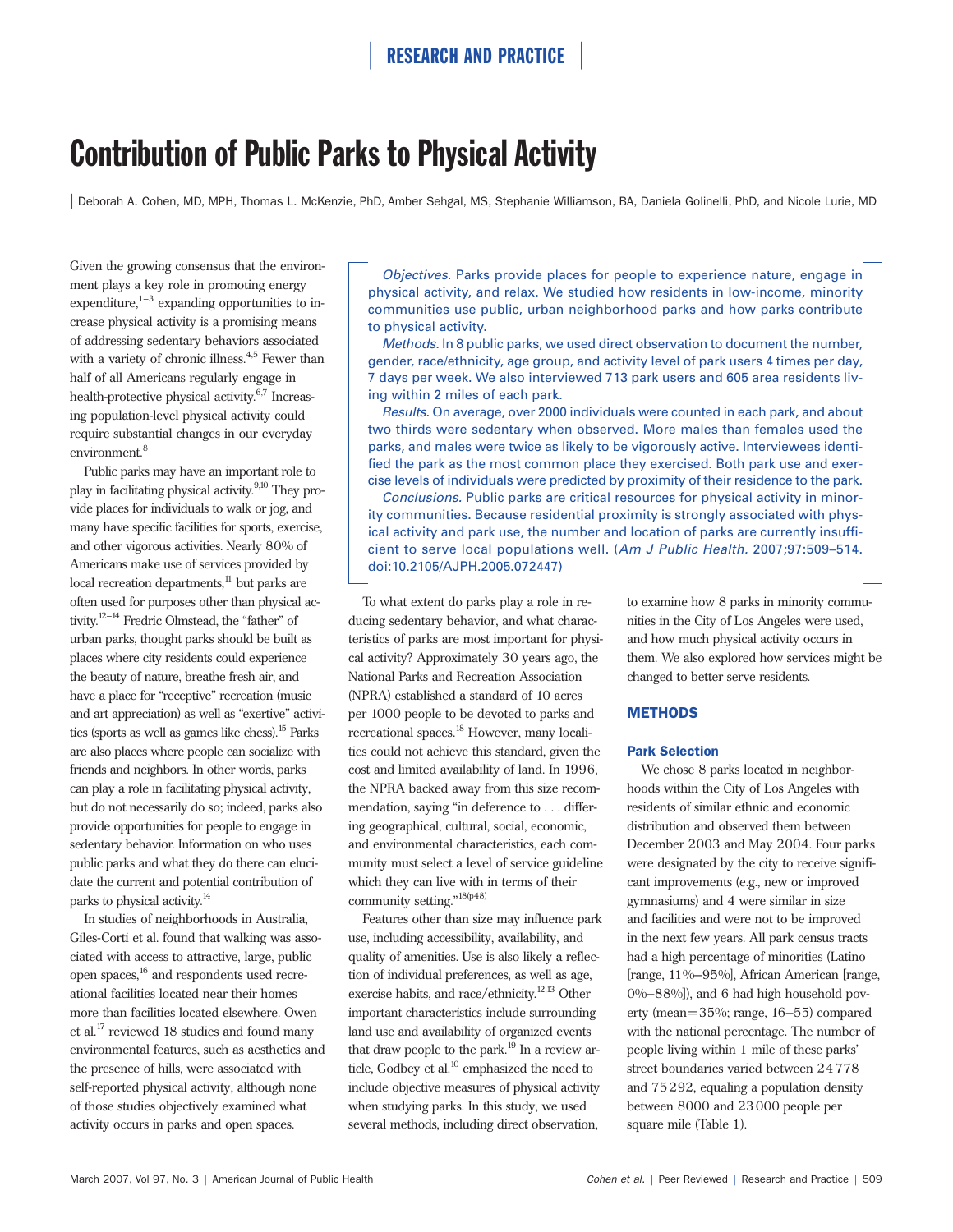**TABLE 1—Demographic Description of Parks and Surrounding Neighborhoods: Los Angeles, Calif, December 2003–May 2004**

|                |       | Population                  |                        |                        | Race/Ethnicity            |             |              |                                 |                                               |
|----------------|-------|-----------------------------|------------------------|------------------------|---------------------------|-------------|--------------|---------------------------------|-----------------------------------------------|
| Park           | Acres | In<br>$0.5$ -Mile<br>Radius | In<br>1-Mile<br>Radius | In<br>2-Mile<br>Radius | African<br>American,<br>% | White.<br>% | Latino,<br>% | Households<br>in Poverty<br>(%) | % Aged<br>Older Than<br>60 Years <sup>a</sup> |
| $\mathbf{1}$   | 16.0  | 17175                       | 63457                  | 207984                 | 31.0                      | 1.6         | 65.1         | 43.6                            | 6.0                                           |
| $\overline{2}$ | 9.0   | 16994                       | 63404                  | 227757                 | 34.3                      | 0.0         | 65.0         | 31.3                            | 9.5                                           |
| 3              | 3.4   | 11569                       | 25 4 41                | 100 412                | 0.2                       | 0.7         | 95.4         | 47.3                            | 8.7                                           |
| 4              | 4.2   | 9930                        | 44 197                 | 155 183                | 1.7                       | 5.0         | 80.3         | 30.6                            | 16.9                                          |
| 5              | 8.5   | 9542                        | 39816                  | 171877                 | 87.5                      | 0.5         | 11.3         | 13.8                            | 21.6                                          |
| 6              | 8.0   | 8966                        | 45 693                 | 178 486                | 74.5                      | 1.4         | 20.5         | 13.8                            | 17.2                                          |
| 7              | 6.4   | 20 60 6                     | 75 292                 | 165935                 | 0.0                       | 1.7         | 94.2         | 32.3                            | 14.3                                          |
| 8              | 7.0   | 14 130                      | 30934                  | 63420                  | 4.8                       | 5.3         | 86.4         | 41.2                            | 6.9                                           |
| Total          |       | 108912                      | 388234                 | 1 271 054              | 31.0                      | 1.8         | 63.5         | 30.4                            | 12.5                                          |

Source. US Census 2000, Summary File 3.<sup>20</sup>

<sup>a</sup> Of total population living in the census tract.

Including all other parks in the areas in addition to those studied, the ratio of total park size to people within 1 mile of the 8 parks was 0.65 acres per 1000 people. An average of 159125 people lived within the 2-mile radius, increasing the ratio of park space to people to 0.77 acres per 1000 people. This is less than 10% of prior NPRA recommendations.

#### Study Design and Data Sources

We collected data using 2 methods: by performing systematic observations and by conducting interviews with both park users and residents living within a 2-mile radius of each park and by using data from the 2000 US Census for race/ethnicity, age, gender, and income.<sup>20</sup>

#### **Observations**

Systematic observations were made using SOPARC (the System for Observing Play and Recreation in Communities; methodology is as follows) $^{21}$  each day of the week that there was no rain. All potential areas for physical activity (i.e., target areas) were established with respect to location, size, and boundaries by mapping each park. A total of 165 areas were observed (about 20 areas per park), including grassy areas, multipurpose fields, playgrounds, gymnasiums, tennis courts, basketball courts, handball courts, tracks, baseball diamonds, horseshoe pits, spectator stands, gymnastics-equipped

areas, picnic areas, and swimming pools. Large grassy and wooded areas, such as those separated by buildings, were divided into smaller areas, so that all people using them could be seen during an observation.

Observations were conducted in all target areas during 4 1-hour time periods beginning at 7:30 AM, 12:30 PM, 3:30 PM, and 6:30 PM. Target areas were observed in the same rotational order during each observation period. If the observation rotation took less than 30 min, it was repeated, and the results averaged. Two observers worked together to document the type of activity and each person's activity level (sedentary, walking, vigorous), gender, age group (child, adolescent, adult, senior), and race/ethnicity (Latino, African American, White, and other). Reliability checks with a third independent observer indicated that the procedure had good reproducibility, with agreement between independent observers being greater than 0.8 for person-related variables and greater than 0.9 for area-related variables. $^{21}$ 

During each visit to a target area, observers documented whether it was dark, accessible, usable, provided with supervision or equipment (e.g., balls for activity), and if the activity was organized (e.g., activity lessons, sports games). Assessors coded all people in each target area at the moment of observation. People leaving the area before the observation or entering afterwards were not counted. In some instances, people may have moved into a second target area during the observation rotation and were counted twice. Similarly, people sedentary at the moment of observation (e.g., standing while playing basketball) were coded so, even if they previously or subsequently walked or ran.

One park had a usable running track. We determined the amount of time it took to walk around the length of the area (10 min). At a specified coding station, we observed everyone who came by during this time interval.

Energy expenditure at a park is a combination of the intensity of activities occurring and the number of people engaging in them. We estimated the energy expended by using METs, an abbreviation for "metabolic," but a term that represents the ratio of working metabolic rate to standard resting metabolic rate. We assigned the level of METs as 1.5 for sedentary, 3 for walking, and 6 for vigorous activity, as listed by Ainsworth et al.<sup>22</sup>

#### Surveys

We conducted face-to-face interviews in either English or Spanish with both park users (n=713) and neighborhood residents (n=605). Only persons over 18 years of age were eligible. At parks, respondents were recruited by field staff between observations (7:30 AM–1:30 PM and 1:30 PM–7:30 PM). Participants were selected from the busiest and least-busy target areas, and half in each target area were selected because they were sedentary, and half because they were active. We viewed target areas by scanning across them from left to right. Scans for identifying respondents were done systematically, by selecting the first person on the left in the field of vision of the observers.

Household interviews were done by randomly choosing a sample of addresses within a 0.25-mile-radius of the park, and within 0.25 to 0.5 mile, 0.5 to 1 mile, and 1 mile to 2 miles from the park. We used ArcView (Environmental Systems Research Institute, Inc, Redlands, CA) software to select all possible addresses in these buffers and then randomly selected 20 addresses in each stratum. Field staff followed a protocol to replace addresses if a household did not exist or appeared dangerous because of dogs, gates, or gang activity.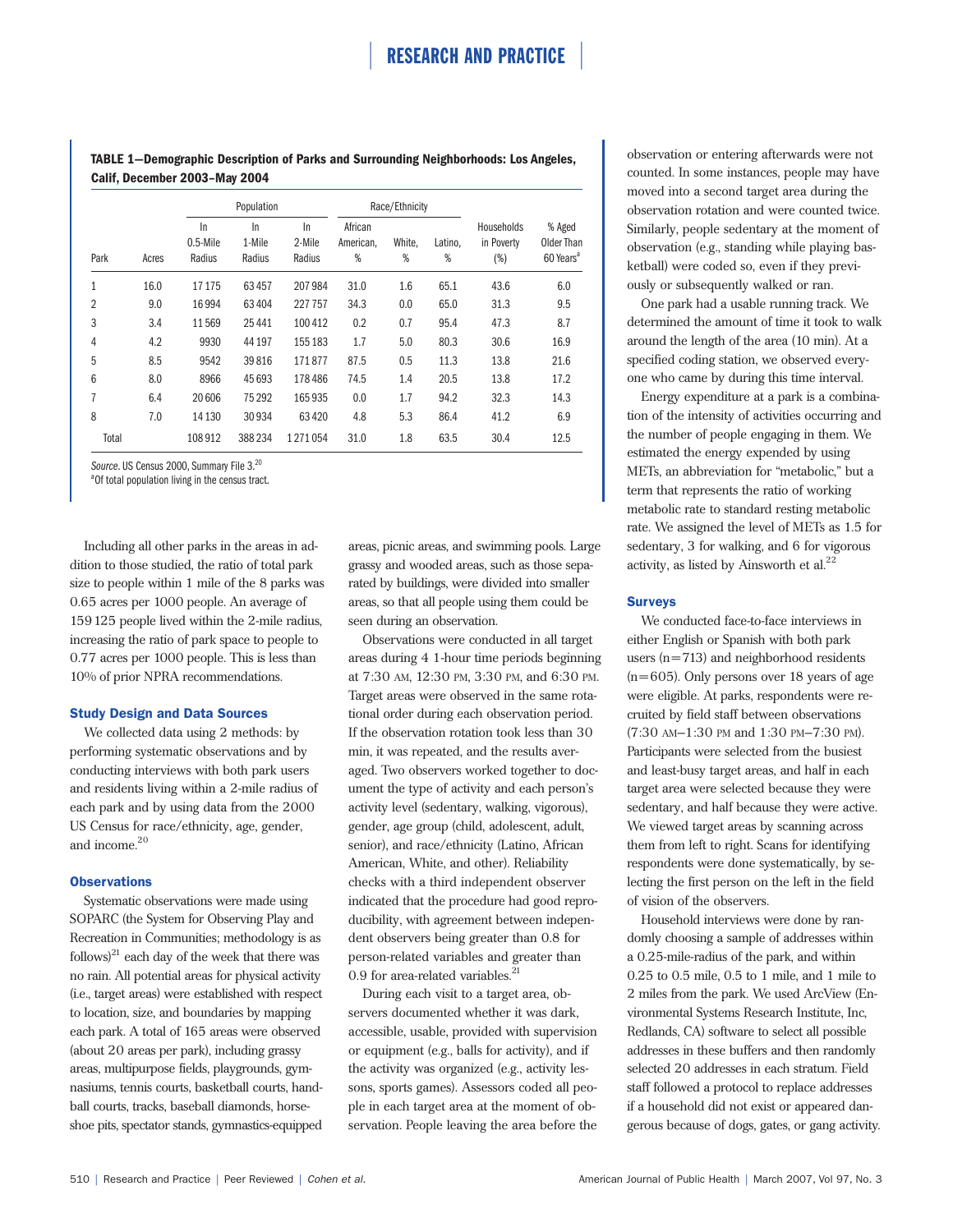

**FIGURE 1—Average percentage of time target area is used each day: 8 public, urban, neighborhood parks, Los Angeles, Calif, December 2003–May 2004.**

Using the survey data from residents, we used SAS version 9.1 (SAS Institute Inc, Cary, NC) to develop a multivariate model predicting both frequency of park visits and frequency of exercise. Independent variables included age, gender, race/ethnicity, proximity to the park, and perceptions of park safety, park characteristics, and performance of park staff. To predict whether residents used the park once each week or more often versus less than once per week, we fit the data to a multivariate logistic regression equation. We analyzed the frequency of weekly leisure exercise as the number of the times per week a person exercises. Because data were positively skewed and overdispersed, we modeled this outcome variable with the negative binomial distribution.

# RESULTS

#### Park Facilities and Activities

All 8 parks were public, urban, neighborhood parks, and each had a recreation center consisting of a building with an office and classrooms. All had outdoor basketball courts, field areas, and playgrounds. Seven had

gymnasiums, 4 had tennis courts, and 6 had picnic areas. Two parks had running tracks, but only 1 was accessible, because the other was behind a locked fence. Some parks provided programming, such as after-school events for children and adolescents, daytime childcare programs, and team sports, such as soccer, basketball, or baseball, depending on the season. Supervised activities occurred primarily in 4 area types: gymnasiums, basketball courts, multipurpose fields, and baseball and softball fields.

### Observed Park Use

We observed an average of 1849 persons per week using each park (range, 524–4628). This represented 1.1%–6.7% of the population within a 1-mile radius and 0.37%–3% of the population within a 2-mile radius. More males were seen in parks than females (62% vs 38%), and they outnumbered females in all park areas except playgrounds and the track, where the numbers were about equal. Fewer than 5% of park users appeared to be over 60 years of age; 33% were children, 19% were adolescents, and 43% were adults.

Compared with their distribution in the census population, adolescents were seen in proportionately greater numbers, and seniors (over 60 years of age) were seen the least.

The most common activities coded were sitting or picnicking (22%), followed by playing basketball (15%), being a spectator of organized sports (13%), playing soccer (9%), and using the playground (8%). There were many time periods during which park areas went unused. Target areas were empty 57% of the time we observed them. Most facilities were less used in the mornings, with the exception of the track (Figure 1).

Of all park users, 66% were sedentary (range by park, 49%–77%), 19% were walking (range, 12%–30%), and 16% were engaged in vigorous activity (range, 11%–23%). People were more likely to be engaged in walking and vigorous activity in the multipurpose fields (34%), volleyball courts (33%), tennis courts (32%), and basketball courts (31%) and playgrounds (26%). In general, males were nearly twice as likely to engage in vigorous activity as females (19% vs 10%).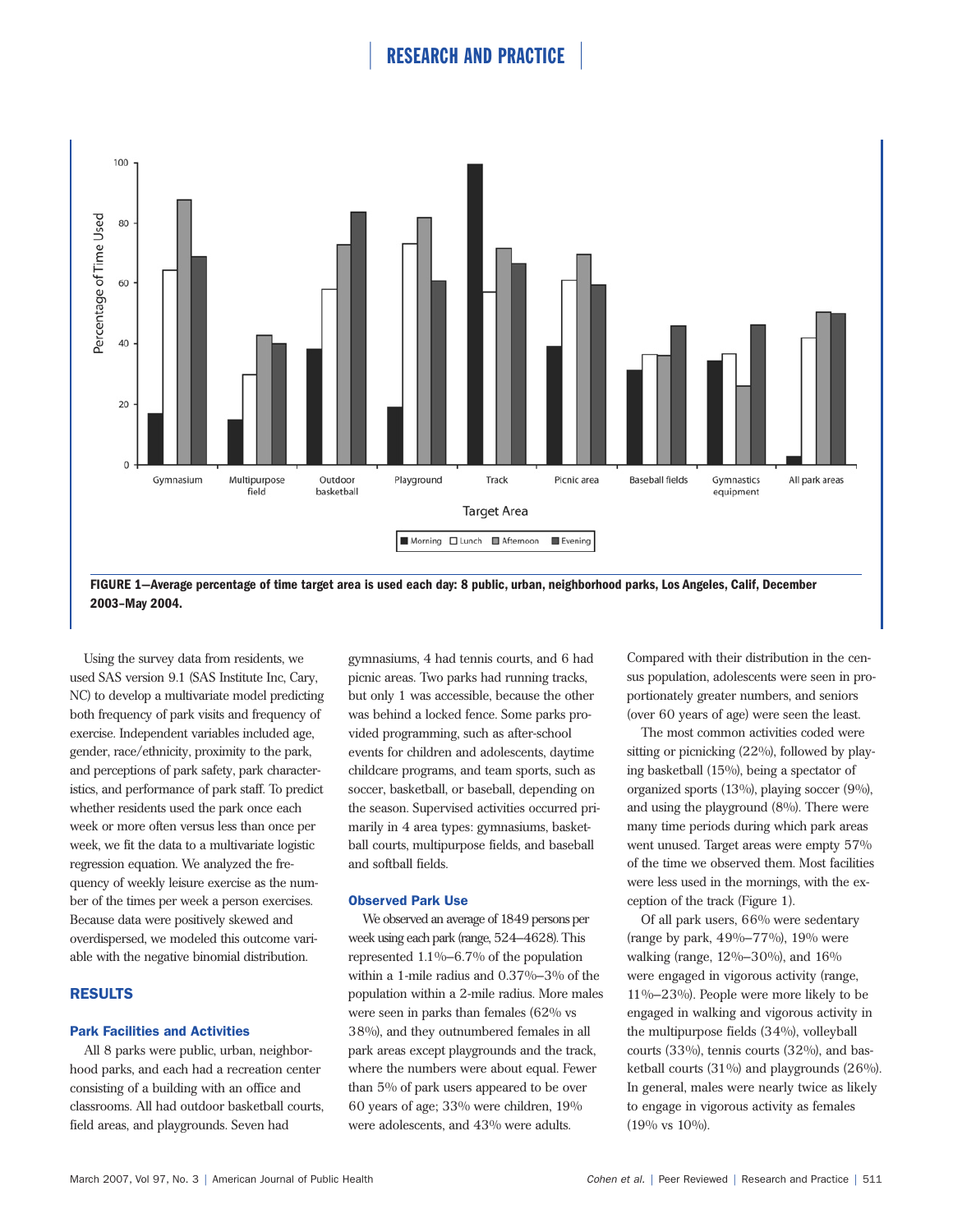| Park           | Facilities<br>Not Present | Extra<br>Facilities | No. of<br>People<br>Observed | Neighborhood<br>Population<br>Observed, % | Areas Being<br>Supervised, % <sup>a</sup> | Total<br><b>METs</b> | Mean<br>Observed<br>METs per<br>Person Observed | <b>Total Population</b><br>Living Within<br>1-Mile<br>Radius (no.) | <b>METs</b><br>per Person<br>Living Within<br>1-Mile Radius |
|----------------|---------------------------|---------------------|------------------------------|-------------------------------------------|-------------------------------------------|----------------------|-------------------------------------------------|--------------------------------------------------------------------|-------------------------------------------------------------|
|                |                           | Handball, track     | 2491                         | 3.9                                       | 13                                        | 6990                 | 2.8                                             | 63457                                                              | 0.11                                                        |
|                |                           | (but locked)        |                              |                                           |                                           |                      |                                                 |                                                                    |                                                             |
| $\overline{2}$ |                           | Handball            | 1290                         | 2.0                                       | 9                                         | 3129                 | 2.4                                             | 63404                                                              | 0.05                                                        |
| 3              | Tennis                    |                     | 993                          | 3.9                                       | 15                                        | 2711                 | 2.7                                             | 25 4 41                                                            | 0.01                                                        |
| 4              | Auditorium, indoor        |                     | 1020                         | 2.3                                       | 5                                         | 2273                 | 2.2                                             | 44 197                                                             | 0.05                                                        |
|                | gym, tennis               |                     |                              |                                           |                                           |                      |                                                 |                                                                    |                                                             |
| 5              |                           | <b>Track</b>        | 1760                         | 4.4                                       | 13                                        | 4390                 | 2.5                                             | 39816                                                              | 0.11                                                        |
| 6              |                           |                     | 524                          | 1.1                                       | $\overline{7}$                            | 1524                 | 2.9                                             | 45 693                                                             | 0.03                                                        |
| $\overline{7}$ | Tennis                    |                     | 4628                         | 6.1                                       | 30                                        | 10094                | 2.2                                             | 75 29 2                                                            | 0.17                                                        |
| 8              | Tennis                    | Landscaped          | 2085                         | 6.7                                       | 4                                         | 5201                 | 2.5                                             | 30934                                                              | 0.13                                                        |
|                |                           | skate park          |                              |                                           |                                           |                      |                                                 |                                                                    |                                                             |
| Total (mean)   |                           |                     | 14791                        | 3.8 <sup>b</sup>                          | $9^b$                                     | 36 311               | $2.5^b$                                         | 388 234                                                            | 0.10 <sup>a</sup>                                           |

# **TABLE 2—Comparison of Neighborhood Park Characteristics, Including Number of Persons Observed, Energy Expenditure per Person, and Population Served: Los Angeles, Calif, December 2003–May 2004**

*Note*. MET = ratio of working metabolic rate to standard resting metabolic rate.

<sup>a</sup>Supervision could be by anyone, including parents, coaches and so on.

<sup>b</sup>Mean

### Energy Expenditure and Park Use

The number of users in similar parks varied, ranging from 524 to 4628 individuals overall. Estimated MET values per park user varied by 32% (METs, 2.2–2.9; *P*<.001). When adjusting for the population living within 1 mile of the park, MET expenditure varied by over 5-fold (0.03 vs 0.17; *P*<.001). Parks drawing the most people tended to account for more energy expended (see Table 2).

Organized sports occurred during 9% of observations. Of these, 25% were in gymnasiums, 7% on baseball diamonds, 5% on soccer fields, and 2% on outdoor basketball courts. On average, more people were present during supervised activities (e.g., sports competitions) than unstructured activities (49 vs 6 people; *P*<.006). The correlation between the percent of areas being supervised and the total METs estimated for each park was 0.74 (*P*<.04).

### Self-Reported Park Use

The 2 interview groups, park users and residents living within a 2-mile radius of the park, were similar in race/ethnicity (74% Latino, 24% African American). The average age was 38 years (SD=13; range, 18–90), but park respondents were younger than

residents (36 vs 39; *P*<.001) and more likely to be men (63% vs 50%; *P*<.001). The response rate was 63% among park users and 88% among residents.

More park users than neighborhood residents reported visiting the park at least a few times per week (71% vs 34%; *P*<.001). Both groups named the park as the most common place for exercise, and only 6% of residents and 3% of park users reported using a health club for exercise. A total of 86% of residents visited the targeted park monthly or more often; 35% never went to other parks.

The most common park activity among both residents and park users was sitting (72%), followed by walking (59% of park users vs 65% of residents; *P*=.07), using the playground (40%), having a party or celebrating  $(26\%)$ , and meeting friends  $(20\%)$ . The most common sport people played in the park was basketball (25%), followed by soccer (9%) and baseball (6%).

The top 5 suggestions among residents and park users for improving their local park were: provide more park events and fairs (48%), improve landscaping (42%), more adult sports (39%), more and improved walking paths (38%), and more youth sports (37%).

# Perception of Safety and Park Staff **Performance**

Most respondents (71% of residents and 75% of park users) said they felt safe in the parks, but this varied considerably by park. Nearly all respondents (98%) living near the 2 parks with the lowest percentage of households in poverty indicated that they felt the parks were safe, compared with between 50% and 74% for parks in neighborhoods with over 40% of households in poverty. There were no differences in perception of safety between men and women residents, between residents and park users, or among adult age groups. When asked what park features they would like to see improved, 19% identified concerns about safety in their top 5 requests.

When asked to rate park staff, 35% could not comment because they never interacted with staff; however, 92% of those who had gave staff a grade of "A" or "B."

### Distance Traveled to Visit the Park

People living closer to the park tended to visit more often. Among observed park users, 43% lived within 0.25 mile, and another 21% lived between 0.25 and 0.5 mile of the park (*P*<.001). Only 13% of park users lived more than 1 mile from the park. Of local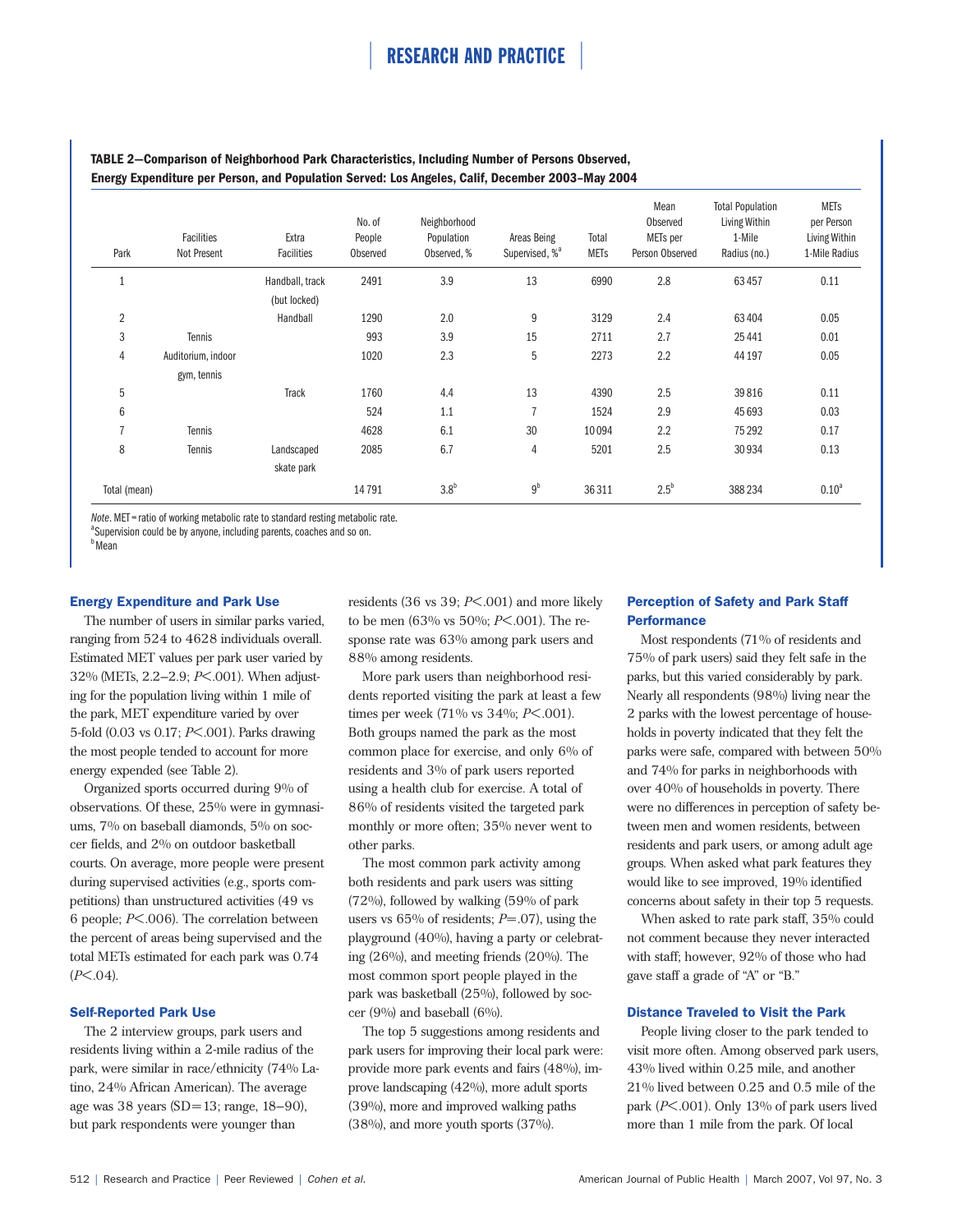**TABLE 3—Logistic Regression Predicting Neighborhood Park Use by Area Residents (n=467): Los Angeles, Calif, December 2003–May 2004**

|                                   | <b>Prediction of Park</b><br>Use, <sup>a</sup> OR (95% CI) |  |  |  |  |
|-----------------------------------|------------------------------------------------------------|--|--|--|--|
| Residential distance to park      |                                                            |  |  |  |  |
| $>1$ mile                         | (Reference)                                                |  |  |  |  |
| $\leq$ 1 mile to park             | $4.21*$ (2.54, 7.00)                                       |  |  |  |  |
| Age (18-84 y)                     | $0.98**$ (0.97, 0.999)                                     |  |  |  |  |
| Gender (male = $1$ )              | $1.56**$ (1.04, 2.34)                                      |  |  |  |  |
| Race/Ethnicity                    |                                                            |  |  |  |  |
| l atino                           | (Reference)                                                |  |  |  |  |
| African American                  | 0.83(0.46, 1.48)                                           |  |  |  |  |
| Other/Asian/White                 | 0.34(0.05, 2.27)                                           |  |  |  |  |
| Indicator of safety (safe = $1$ ) | 0.94(0.56, 1.57)                                           |  |  |  |  |
| Park <sup>b</sup>                 |                                                            |  |  |  |  |
| 1                                 | (Reference)                                                |  |  |  |  |
| 3                                 | 0.74(0.35, 1.59)                                           |  |  |  |  |
| 4                                 | $0.44***$ (0.22, 0.88)                                     |  |  |  |  |
| 5                                 | 1.69 (0.80, 3.55)                                          |  |  |  |  |
| 6                                 | 0.64(0.34, 1.26)                                           |  |  |  |  |
| 7                                 | $2.65***(1.29, 5.44)$                                      |  |  |  |  |
| 8                                 | 0.71(0.27, 1.84)                                           |  |  |  |  |

*Note*: CI = confidence interval; OR = odds ratio.

<sup>a</sup>Visiting the park once per week or more. <sup>b</sup>The distance residents lived from Park 2 was not available, therefore Park 2 was not included in the sample.

\**P*<.001; \*\* *P* < .05; \*\*\* *P* < .01.

residents, 38% living more than 1 mile away were infrequent park visitors, compared with 19% of those living less than 0.5 mile away (*P*<.001). Residents who visited the park monthly or more frequently lived an average of 0.7 miles away versus 1.07 miles for those visiting less frequently.

Proximity was not only associated with frequency of park visits but also with selfreported leisure exercise. More residents living within 0.5 miles of the park reported leisurely exercising 5 or more times per week more often than those living more than 1 mile away (49% vs 35%; *P*<.01).

#### Predictors of Park Use and Exercise

Table 3 shows a logistic regression model predicting park use. Table 4 presents the incidence rate ratios predicting leisure exercise in a park. In both models, we found that age (being younger), gender (being male), and distance

(living within 1 mile of a park) were positively associated with park use and the frequency of leisure exercise. People who lived within 1 mile of the park were 4 times as likely to visit the park once a week or more and had an average of 38% more exercise sessions per week than those living further away. Concerns about park safety were not associated with either park use or frequency of exercise.

# **DISCUSSION**

Parks play a critical role in facilitating physical activity in minority communities, $10,13,14$  not only by providing facilities and scheduled, supervised activities, but also by providing destinations to which people can walk—even though they may be sedentary after arriving there. Most people who exercised did so in their local park, so the frequency of exercise and frequency of park use are both associated with park proximity. Although not all people living close to parks used them, many more living farther away did not do so because of distance.

These findings suggest that communities should be designed so that all people have a park within at least 1 mile of their residence. Our observation data showed that more people used specific areas when they were provided organized activities, suggesting that increasing the availability of structured, supervised activities will also likely increase park use; however, only 9% of all observations found areas supervised, suggesting that greater attention should be paid to staffing. Parks serving similar populations had vastly different energy expenditures when providing different types of organized activities, suggesting that park management and physical activity opportunity variables are important to park use.

Perceptions of safety may affect the use of recreational areas, $21$  but they did not predict park use in this study. Our analysis, however, was restricted to 8 parks, mostly in lowincome, minority neighborhoods. A larger sample of parks with greater variation might provide different results.

Despite a general increasing emphasis of physical activity among girls and mandates of Title IX, $^{23}$  which in 1972 banned gender discrimination in academics and athletics in any institution receiving federal aid, we observed large disparities in park use between boys and **TABLE 4—Negative Binomial Regression Predicting Exercise Sessions per Week for Area Residents (n=373): Los Angeles, Calif, December, 2003–May, 2004**

|                              | Prediction of<br>Exercise Sessions, <sup>a</sup><br>IRR (95% CI) |  |  |  |
|------------------------------|------------------------------------------------------------------|--|--|--|
| Residential distance to park |                                                                  |  |  |  |
| $>1$ mile                    | (Reference)                                                      |  |  |  |
| $\leq$ 1 mile                | $1.38*$ (1.04, 1.84)                                             |  |  |  |
| Age (18–84 y)                | $0.98**$ (0.97, 0.99)                                            |  |  |  |
| Gender (male = 1)            | $1.28*$ (1.01, 1.62)                                             |  |  |  |
| Race/ethnicity               |                                                                  |  |  |  |
| <b>Latino</b>                | (Reference)                                                      |  |  |  |
| African American             | 1.12 (0.84, 1.50)                                                |  |  |  |
| Other/Asian/White            | 1.25 (0.80, 1.94)                                                |  |  |  |
| Indicator of safety (safe=1) | 0.93(0.67, 1.28)                                                 |  |  |  |
| Park <sup>b</sup>            |                                                                  |  |  |  |
| 3                            | 0.91(0.60, 1.39)                                                 |  |  |  |
| 4                            | 0.85(0.55, 1.33)                                                 |  |  |  |
| 5                            | 1.25 (0.94, 1.66)                                                |  |  |  |
| 6                            | (Reference)                                                      |  |  |  |
| 7                            | 1.20 (0.71, 2.00)                                                |  |  |  |
| 8                            | 0.95(0.66, 1.38)                                                 |  |  |  |

*Note*: IRR = incidence rate ratio; CI = confidence interval. <sup>a</sup> Increases in area residents' exercise sessions per week. <sup>b</sup>Survey respondents of Parks 1 and 2 were not asked about the number of exercise sessions per week, so they were not included in the sample. \**P* < .001; \*\* *P* < .05.

girls in both organized and nonorganized activities. It is unlikely that perceptions of safety account for this difference, because differences in park safety perception did not exist by gender among the sample of interviewed residents. Playgrounds, jogging paths, and tennis courts were used at similar rates by men and women, but areas primarily used for competitive team sports were dominated by men. When women did go to the park, they were more likely to be in areas like playgrounds, where they could supervise children, rather than on basketball courts and soccer fields, where they could engage in vigorous exercise themselves. Providing women with opportunities for exercise while simultaneously supplying other sources of care for their young children will likely be necessary to close the gender gap in physical activity. Alternatively, providing more facilities, such as tracks and walking paths, may also be useful.